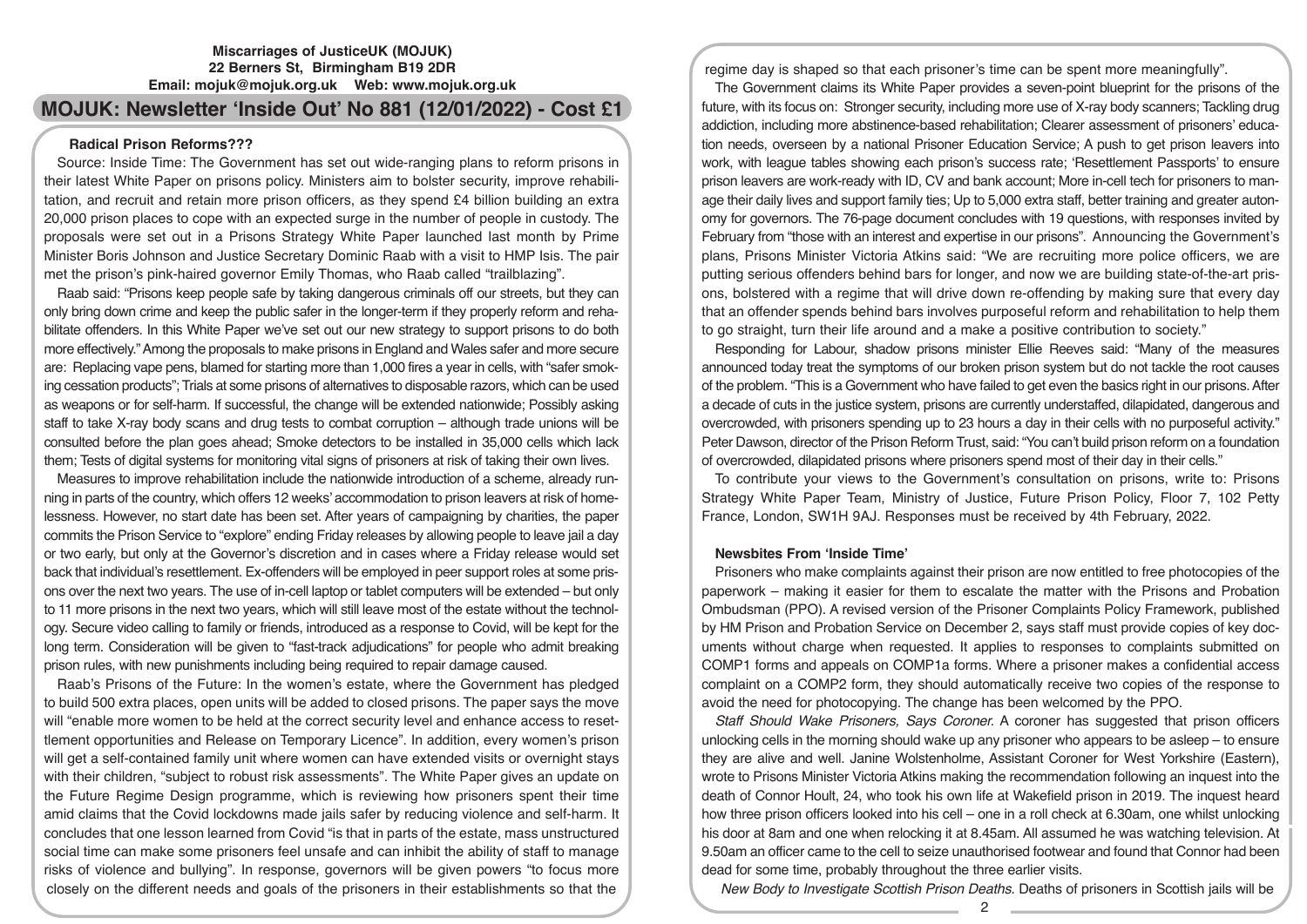investigated by a new independent body, after the Scottish Government accept a report recommending the measure. Investigators will produce a written report on each death and make recommendations on lessons learned. The change will bring Scotland into line with England and Wales, where the Prisons and Probation Ombudsman produces a report on every death in prison. The Independent Review into the Response to Deaths in Prison Custody was ordered by the Scottish Government two years ago, after 21-year-old Katie Allan and 16-year-old William Lindsay took their own lives within four months of each other at Polmont young offender institution. Welcoming the findings, Scottish Justice Secretary Keith Brown said: "We accept in principle the review's recommendations … This includes the key recommendation of an independent body separately examining every death in custody."

*Hundreds Spend Years on Remand.* Hundreds of people have spent more than two years on remand during the Covid pandemic, according to research by the pressure group Fair Trials. Data released by the Ministry of Justice following Freedom of Information requests by the campaigners shows that in June, 1,523 people had been on remand for more than a year in English and Welsh prisons, and 475 for more than two years. The law sets a limit of six months for pretrial detention, but during the pandemic, with many courts shut and the backlog of cases growing, judges have routinely granted extensions. Last year the limit was temporarily extended to eight months, but this made little difference and it has now returned to six months. Griff Ferris, Legal and Policy Officer for Fair Trials, said: "The Government needs to take urgent action to implement structural solutions to this crisis, including releasing people from remand."

*Revealed Jails With Most Misconduct Probes.* Some prisons in England and Wales have seen an unusually high number of staff face misconduct investigations, according to Ministry of Justice figures. Data released to The Guardian newspaper show that prison staff faced 2,619 misconduct investigations in 2019/20 – a small increase on the previous year's figure. These involved 1,266 staff, with some individuals facing multiple investigations. It meant that 3.4 per cent of staff faced investigations during the year – but at some prisons the figure was significantly higher. At The Mount, 9 per cent of staff faced at least one investigation, and at Cardiff, Nottingham and Swinfen Hall the figure was 8 per cent. The data also showed that 78 staff were recommended for dismissal during the year. All figures relate to people directly employed by HM Prison Service or the Youth Custody Service.

*Dispensing Lockers Bring an End to Meds Queues*. High-tech lockers which scan prisoners' fingerprints then dispense medication automatically have been welcomed by residents and staff. Healthcare staff place prescriptions inside separate locked compartments of the secure cabinets, then alert prisoners that they are ready to collect. Those behind the scheme hope it will reduce the problem of bullying in meds queues, speed up distribution so that prisoners can use their time out of cell for other things, and reduce the chances of prisoners being given the wrong medication. The first of the lockers was installed at Dovegate in 2019, and a survey found that prisoners and staff welcomed the change. The prison's private operator, Serco, has extended the scheme to a second prison, Ashfield, while Dovegate's healthcare provider, Practice Plus Group, has introduced it at several public sector prisons. Further expansion is expected this year.

*'Prison Gender Gap Shows Men Have it Tough'*. A Conservative MP has pointed to the fact that most prisoners are male as an example of inequality. In a Commons debate to mark International Men's Day in November, Nicholas Fletcher said 96 per cent of prisoners and 83 per cent of rough sleepers are men, while men also die younger and are more likely to be unemployed or take their own lives. He said: "There has been a creeping narrative that

males have it easy, that their life is a breeze … it is clear that if we witnessed such disparities between other groups, there would quite rightly be uproar." Fletcher also complained that women have replaced men in TV and film roles including Doctor Who, the Ghostbusters, Luke Skywalker and The Equalizer, adding: "Men are left with the Krays and Tommy Shelby [from Peaky Blinders]. Is it any wonder that so many young men are committing crimes?"

*Justice System Can be "Barbaric"*, says Robert Buckland. Just months after he was sacked as Justice Secretary, Robert Buckland QC has claimed that some prisoners are victims of "barbaric" treatment in the justice system. The former Cabinet minister, now a backbench Conservative MP, spoke out in a House of Commons debate about funding for research into autism and other neurodiverse conditions. Buckland, who has spoken about his experiences as the father of an autistic daughter, said: "Disproportionate numbers of autistic people and people with brain conditions end up in mental health detention or, even worse, in our criminal and youth justice systems. They are being locked up by a system that represents barbaric practices from a generation ago … I have certainly found, from my professional and ministerial experience, far too many in our prison system, our young offenders' institutions and our criminal justice system generally with those conditions."

*Trans Women with GRCs in Male Prisons.* At least two trans women prisoners who have legally changed gender from male to female, and have Gender Recognition Certificates (GRCs) to prove it, are currently being held in men's prisons in England and Wales. The decision to hold the individuals in men's prisons goes against the normal Prison Service policy that trans prisoners with GRCs should be allocated to prisons of their new gender. The policy contains an exemption that they can be placed instead in a prison of their former gender – effectively disregarding their GRCs – if to do otherwise would present too much risk to other prisoners. Justice Minister Lord Wolfson of Tredegar revealed the situation during a debate on trans prisoners, telling the House of Lords: "There are trans women with GRCs who are now housed in the male estate following the risk assessment process."

*Phone Calls Come With a Recorded Message.* From December 13, anyone receiving a phone call from a prisoner will hear a recorded warning message before they can start the conversation. The announcement states: "This call is from a person currently in prison in England/Wales. All calls are logged and recorded and may be listened to by a member of prison staff. If you do not wish to accept this call, please hang up now." People receiving calls from Welsh jails will get a double dose – because the message will be played in both English and Welsh. On the plus side, the Prison Service has stated that the prisoner's phone credit account will not begin to be charged until the message has finished playing and the actual call begins.

*More Delay for Secure Schools.* Plans to open the first "secure school" to provide children in custody with teaching and therapy have been delayed for another year. The facility, which was due to open this year on the site of the former Medway Secure Training Centre (STC)in Kent, has had its launch date pushed back to 2023 because the Government first needs to change the law to allow a charity to run a custodial institution. The idea of secure schools arose from the 2016 Taylor Review of the Youth Justice System, and the Conservatives pledged in their 2019 manifesto to open one. Later that year the Government announced Oasis Charitable Trust as the operator of the first secure school. Shortly after Medway STC closed, the site reopened for a few months to hold men during the Covid pandemic. It has been unused since September 2020.

*Vital Smoke Detectors to be Installed in 7 Years' Time.* A coroner has demanded that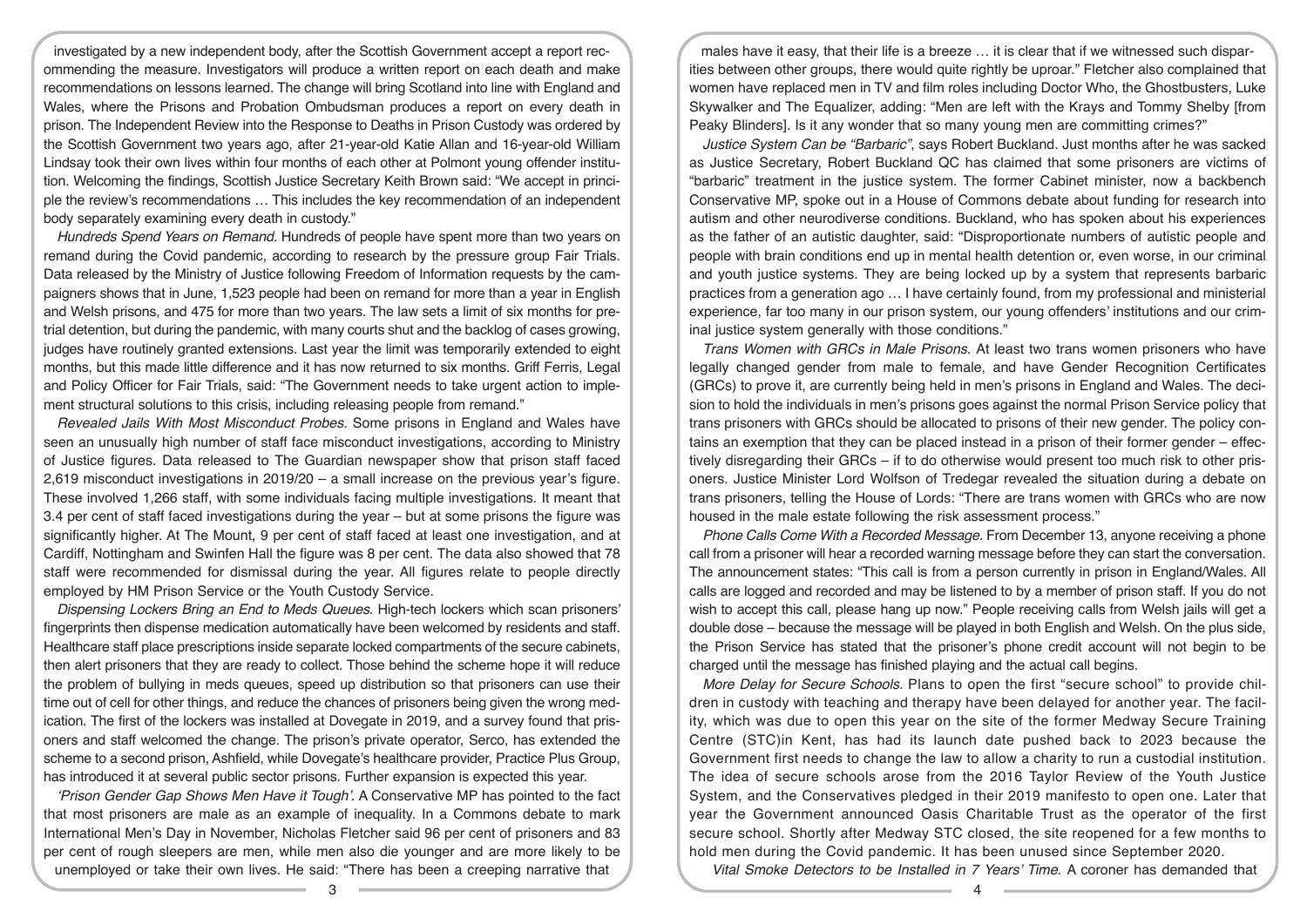smoke detectors are installed in prison cells after an inquest found that safety failures contributed to a prisoner's death. Scott Matthewson, Assistant Coroner for Mid Kent & Medway, said fire detection systems in prisons are "inadequate and unsafe" because they do not raise an alarm quickly enough to save the life of a prisoner locked in a burning cell. The Prison Service told the inquest that it plans to fit potentially life-saving in-cell fire detectors at 35 jails in England and Wales – but said the work will not be carried out for up to seven years, due to cost constraints. The revelations came at an inquest into the death of Christian Hinkley at Swaleside in July 2019. The prison lacks an automatic in-cell fire detection system, instead relying on fire detectors in air ducts and corridors – a system which, according to the Crown Premises Fire Safety Inspectorate (CPFSI), is "not designed to save life".

*Confining Rule-Breakers to Their Cells Doesn't Improve Behaviour.* Prisoners who are punished for rule-breaking by being confined to their cells are more likely to break the rules again than those punished in other ways, a study by the Ministry of Justice has found. Researchers looked at 6,000 cases where people who broke prison rules were subject to proven adjudications. Those punished by being confined to their cells were most likely to repeat their offending, while those given a caution or suspended punishment were least likely. Those punished with withdrawal of privileges or added days were in the middle. The authors say their findings reflect American studies which found that segregation, used as a punishment, does not improve behaviour. They said the findings also put a question mark over the use of added days, which they said "remain costly while not appearing to add benefit to custodial conduct outcomes".

#### **Prisoners at UK's High Security Jails to Eat Vegan**

Prisoners at Britain's highest security jails will have a health conscious, new Year as they tuck into pakora wraps and poached fish fillets. Inmates will start 2022 with predominantly meat-free and ethical meals as changing tastes in the outside world are reflected behind bars. The seasonal menus at three Category A men's jails include a diverse number of dishes that are mainly vegetarian or vegan. At Wakefield, a detailed grid menu offers a vegan sausage roll and peanut butter bap for lunch from the first day of the new year. Alternatives are the cheese, bean and sausage slice and cheese bap or a tuna salad. Dietary information is listed for every dish, denoting whether it contains items including molluscs, lupulin, sulphur dioxide, crustaceans, sesame seeds, tree nuts, soya and gluten. Vegan choices include halal minced lamb and onion pie, vegetable sausages and mushy peas or a textured vegetable protein vegan hot pot. Inmates who fail to make choices have been told that they will be given a vegan meal by default. The new year's meals came at the end of a week that included dishes such as a 'chef's choice', tarka dahl and rice and vegan treacle slices and custard. Quorn fillets in tomato sauce are the vegan option for new year's lunch at HMP Frankland. Salmon and sauce is listed as a healthy alternative, along with the 'ordinary' mains of roast turkey and gammon or chipolata sausage and stuffing. Halal diced pepper beef casserole is the final item on the jail's festive menu, provided to Metro.co.uk by the Ministry of Justice (MoJ) after requests under the Freedom of Information Act At Belmarsh, a pakora wrap or tuna mayonnaise baguette is the choice from January 1, 2022. The evening menu includes vegetable madras, chicken goulash, poached fish fillet, mince beef and onion pie and fish fingers. They will all be served with potatoes or rice and vegetables, the menu states. Wakefield's menu triggered accusations that pampered inmates were being treated better than many in the outside world when it was revealed by Yorkshire Live at the end of November.

**I Had Accepted My Life In Prison – Until It Prevented Me Helping A Friend In Need** 

Eric Allison: For 16 years, on and off, I was held at Her Majesty's pleasure. It was the struggles and loss of a friend on the outside that made me realise how powerless I was. I am sure those who know my backstory of criminality imagine  $-$  reasonably  $-$  that the toughest times of my life were while I was a guest of Her Majesty, who kindly gave me full board and lodgings for 16 years, on and off, during the first six decades of my existence. And they are half right.

My first taste of her hospitality came in 1957 when, at 14, I was ordered to spend three months in a detention centre. Then a relatively new concept, these were designed to give miscreants a "short, sharp shock" that would teach us to stay on the straight and narrow. It didn't work, of course, which I know because I met up with virtually all of the class of '57 from Foston Hall, Derbyshire, in different jails and at different times. As for the teaching element, I was sent there for nicking a chewing gum machine. It was a bit of a lark, really, and a long way from the crimes that led to my last jail term: seven years, in 1996, for relieving Barclays Bank of a million pounds and producing counterfeit giro cheques of such high quality that the benefits system was forced to issue a new design; Post Office staff could not differentiate our cheques from theirs. (One for Michael "Prison works" Howard to think about.)

I had a few difficult periods during those stays. I did frequent stints in isolation – and I was in prison when a diet of solely dry bread and water, for three days at a time, was a lawful punishment for misbehaving cons. No doubt I would have been birched, too, had that punishment not been abolished in 1962, a couple of years before I arrived in the adult system (for stealing a tray of rings from a jewellers). I have also been on the receiving end of bad – in fact, illegal – behaviour from staff, usually out of sight, in segregation units. When I was a witness to mistreatment, rather than a victim, I chose to call out the behaviour of staff. If my attitude landed me in hot water, I was always determined never to let my keepers see they were getting me down. I forced my feelings to follow my resolve. So, all in all, yes, I have served hard time.

Yet somehow it never drove me near despair. You see, I chose to become a criminal; volunteered, if you like. I was steeped in crime, enjoyed my work and willingly signed up to the adage: "If you can't do the time, don't do the crime." Accordingly, when mistakes occurred at work and I ended up in the slammer, I regarded it as an occupational hazard.

The toughest time of my life, although occurring in prison, had nothing to do with the difficulties chronicled above. It took place while I was sailing serenely through a seven-year sentence in a civilised jail, HMP Risley. Around the back end of 1998, I received a letter containing disturbing news about a dear friend, who was struggling to cope with life on the outside. It had happened before – particularly badly in 1989 – but then I had been free and could be by his side. I more or less moved in with him, listened to him and sometimes laughed with him, encouraging him to think of good times we had enjoyed and could enjoy again. He eventually recovered and we did, indeed, spend some good times together.

This time, however, there was no possibility of me going to him, and he had medical issues that prevented him from visiting me. All I could do was make phone calls and write letters until I was free – in about a year's time. It was not enough. Perhaps nothing would have been. Ultimately, there were to be no more times, good or bad, spent together again.

I had wanted to offer him my attention and constant presence, but I could not – and that was due entirely to my incarceration. When my loss of freedom hurt only me, I was happy to take the consequences, but I felt the full force of it when it affected my ability to help him. For the first time in my chosen career, I felt the powerlessness and impotence of captivity. To my mind, I had failed my friend. This was my nadir, my rock bottom.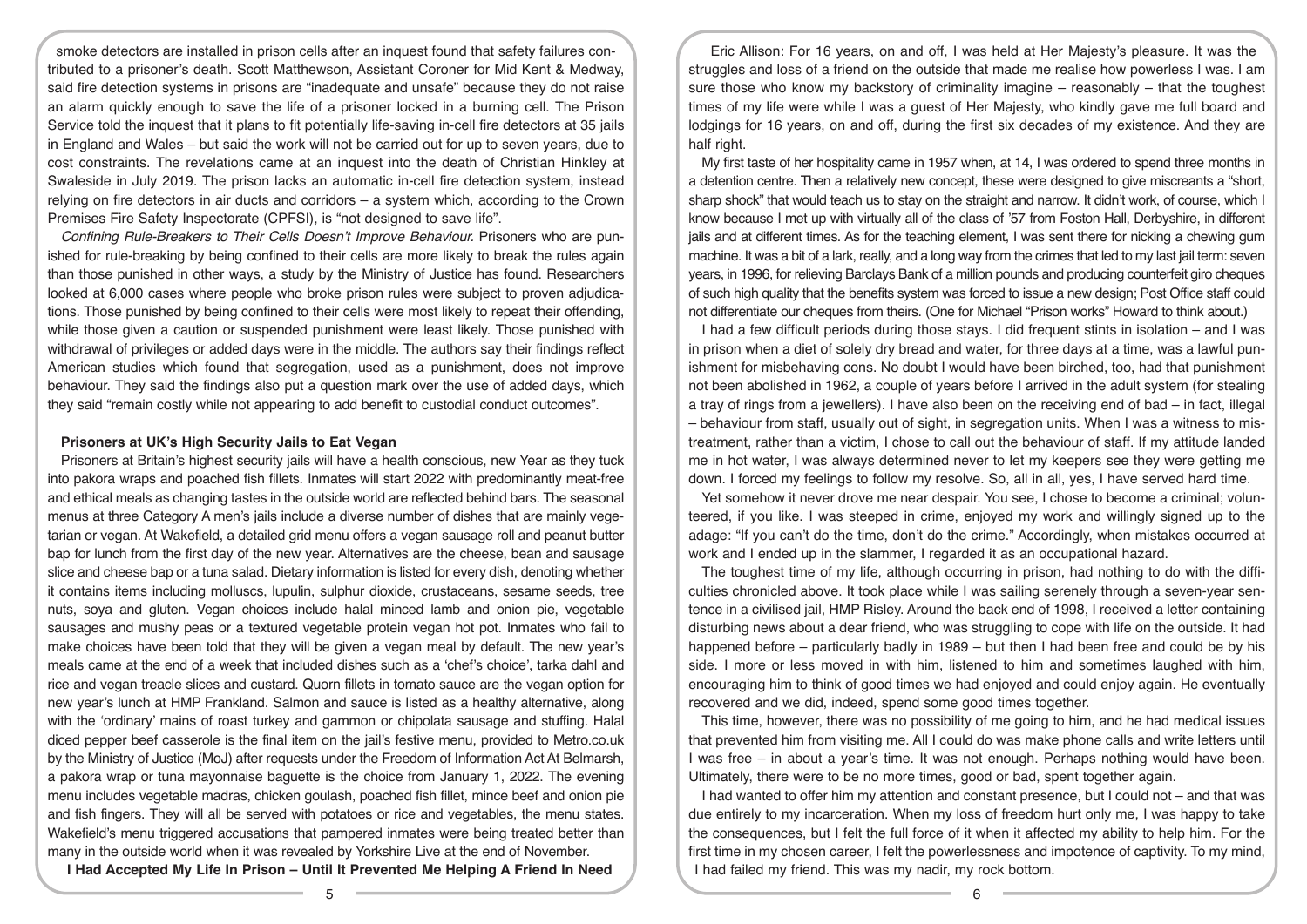I coped, because you have to. Life moves on and time heals, but the episode left its mark. That was my last jail term to date. I have asked myself if it had any bearing on me going straight. The truth is, I don't know. I didn't commit any crimes between my release, a few days before the end of last century, and the almost accidental securing of my role as a Guardian journalist in 2003. But I had been away the best part of four years, so I was due a sabbatical, if you like, until I had adjusted fully to life outside the walls. Plus, my work in the latter stages of my career involved long-term planning. But crime has a strong pull; I sometimes miss the buzz of it. So I will never know.

What I do know is that, 23 years on, I am in a much better place, physically and spiritually. It is a good feeling. I am in the 17th year of my journalistic journey and while, sadly, reporting doesn't pay nearly as well as crime (and is considerably more stressful), it has one major perk: I know I will not be going back to that place of lowest point again.

## **I Felt So Alone And Rejected – Until My Prison Cellmate Taught Me About Belonging**

Alex Wheatle: Abandoned and neglected, I was close to a breakdown when I entered Wormwood Scrubs. Then Simeon introduced me to the black literature that inspired me to write. It was June 1981 and I was 18. I stood in the dock at Camberwell Green magistrates court in south London. I was just about to receive my sentence for my role in the Brixton uprising of that April, after being arrested for assaulting a police officer. Ignoring the summary of my case, I stared into the public gallery. Relatives of the other six accused sat there in quiet, hopeful silence. I imagined they were mums, dads, aunts, uncles, siblings and grandparents. But not one belonged to me.

I studied their faces, trying to comprehend what it might be like to have someone of your own blood supporting you. I tried to picture what my own parents looked like and what they might feel as I was handed down my sentence. If my mother were present, would she be weeping? I barely heard the 12‑month custodial term being given to me. As I glanced at my fellow accused, I suddenly became very resentful. I guessed they would be visited by relatives wherever they were sent. For me, there was no one. Not even a second cousin.

There were numerous times I had felt isolated, especially growing up in the notorious Shirley Oaks children's home in Croydon, after being abandoned by my father when I was two. But I had never felt so alone as in the moment I peered into that public gallery at the court. No one gives a fuck about you, Alex. They took me away in one of those security vans with the blackened windows. As I sat in my cubicle, I wondered if there were any quick and easy ways that I could end my pathetic existence. After being taken to a large holding cell near Lambeth Walk, I was driven to Wormwood Scrubs in west London. For some reason, the jangling of bunched keys and clanging of metal doors seemed much louder in the prison environment than anywhere else.

I was given my stiff prison uniform and escorted to my cell. They opened the door and pushed me inside. I closed my eyes, trying to ready myself for the suicide to which I had committed inside the prison van. The closing door resounded behind me. Opening my eyes, I saw that I would be sharing my cell with a Rastafarian who looked at least 20 years older than me. He introduced himself as Simeon and offered me a cup of tea. I declined and refused to speak to him. I wanted to be left to writhe in my own self-pity so I could devise a plan to end my miserable days. But Simeon persisted in wanting to become acquainted. Besides, it is impossible to find your own space within a tiny shared cell. The tension between us became unbearable, especially as he had a diarrhoea issue.

Eventually, we came to blows. Or rather, he came to blows and I received them. At the conclusion of our fist-to-fist, I sat in a corner, bawling my lungs out. It was not so much because of

the pain Simeon had inflicted, but because of the hard ache of childhood abuse and trauma. Up to that point, no doctor had ever described to me what a breakdown feels like, but I think I was very close to one. Luckily, Simeon took pity on me and insisted that I tell him my story. During that long night, the stench of excrement climbing into my nostrils, I did. He didn't say much, but every now and again he nodded. He understood too well that I was disconnected from my roots, culture and people from the moment I was taken into care at two and a half. He took it upon himself to reconnect me. He pushed CLR James's The Black Jacobins into my eager hands. "This will tell you ah liccle something about where you come from and where you stand in the struggle," he said.

Although my education had stalled, with numerous suspensions and three expulsions, I had always had the ability to read well. When I was five, I started to read the comics and magazines that were sometimes discarded on my dormitory floor. Little did I know that it was boosting my aptitude for the written word. Any novel or text that Simeon fed me, I gobbled up. I read Dickens, James Baldwin, Richard Wright, Langston Hughes, John Steinbeck and so many others. Through reading, I discovered that I wasn't alone in having a difficult start in life. In the silence of the night, Simeon and I would discuss African civilisations. He would teach me about the continent's kings and queens. He schooled me on the struggle for black liberation in South Africa, Angola, Mozambique and other countries. He introduced me to the life of Marcus Garvey and how he not only inspired the fight for equality for black people in the Caribbean, but also influenced the birth of the civil rights movement in the US. Together, we would try to decipher Bob Marley songs. We would sing the Wailers' Get Up, Stand Up and Dennis Brown's Three Meals a Day. He would laugh at my impressions of the reggae artists Barrington Levy and Johnny Osbourne. Simeon became a mentor and a father to me. I didn't feel alone any more. I released the rope that I had clutched and held on to from the moment I gazed into the public gallery in court.

Just before I completed my sentence, Simeon instructed me: "Alex, your life, and all those of the underclass, is just as valuable as anyone else's in this world; never forget that." With that mantra repeating in my head, I started to write. Initially, reggae lyrics and poems about my lived experience. My fables are essentially the tales of the underclass or, as we used to say in Brixton, the sufferah. Whatever I achieve in this old writing game is down to the conversion I experienced under Simeon in Wormwood Scrubs. The stories are already there, sometimes going unnoticed, ignored or rejected. All I do is try to make them important. I will be for ever grateful to him. - Alex Wheatle's latest novel, "Cane Warriors", is out now

#### **Pardons Extended to All Abolished Same-Sex Crimes**

More people will be eligible for a pardon for historical criminal convictions relating to homosexual activity, the government has said, It means anyone convicted or cautioned for consensual homosexual activity, under now-abolished laws, can apply to have them "disregarded". The convictions would be wiped from record and an automatic pardon given. The home secretary said she hoped the revised scheme "would go some way to righting the wrongs of the past". Since 2012, people in England and Wales have been able to apply to have historical same-sex sexual cautions and convictions disregarded. And in 2017 so-called "Turing's Law" was passed - named after the wartime codebreaker Alan Turing who was convicted of gross indecency for homosexual acts. It granted automatic posthumous pardons to others who were convicted of sexual acts that are no longer deemed criminal. However, campaigners have argued the crimes covered by the scheme are too narrow. The current law only covers nine former offences included on a specified list, largely focused on the repealed offences of buggery and gross indecency between men. BBC news: Campaigner Lord Cashman has previously highlighted how the offence of solicitation by men, which he said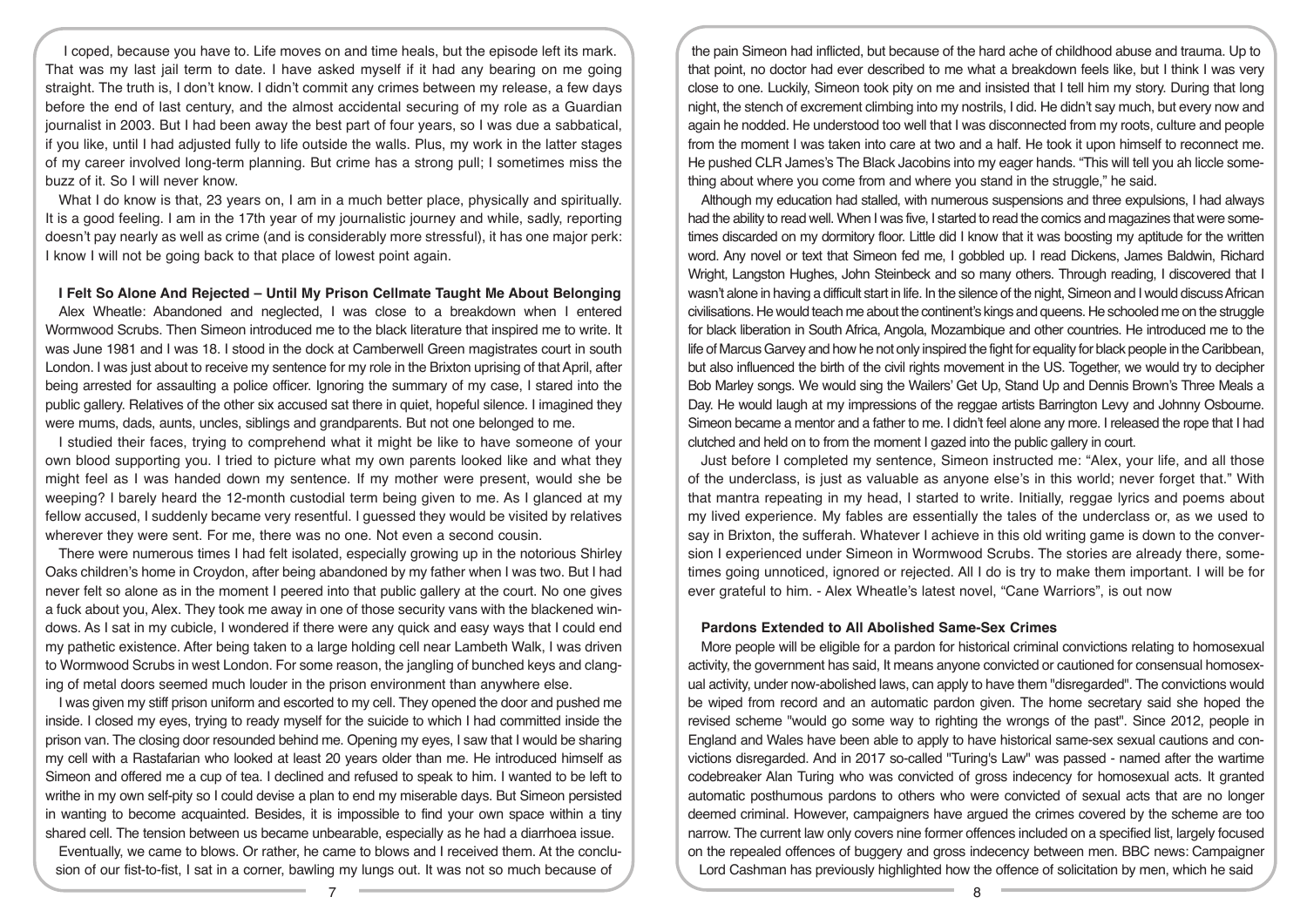"was used to entrap gap and bisexual men, sometimes for doing nothing more than chatting up another adult man", is not included in the original scheme. Earlier this year, fellow peer Lord Lexden said it was "an affront to gay people" that the scheme had not been extended. The government intends to use an amendment to the Police, Crime, Sentencing and Courts Bill to broaden eligibility for a pardon. In the future, the scheme will encompass any repealed or abolished civilian or military offence which was imposed on someone purely for, or due to, consensual same-sex sexual activity. The amendment will also enable those who have died prior to the amendment coming into force, and within a year after the amendment comes into force, to be posthumously pardoned.

Home Secretary Priti Patel said: "It is only right that where offences have been abolished, convictions for consensual activity between same-sex partners should be disregarded too. "I hope that expanding the pardons and disregards scheme will go some way to righting the wrongs of the past and to reassuring members of the LGBT community that Britain is one of the safest places in the world to call home. Lord Cashman, Lord Lexden and Prof Paul Johnson, who also worked on the campaign, welcomed the news. In a statement, they said: "Parliament has a duty to wipe away the terrible stains which they placed, quite wrongly, on the reputations of countless gay people over centuries."

### **Digital Evidence in Criminal Cases can 'Obscure Rather than Illuminate'**

Sam Tobin, Law Gazette: Digital evidence in criminal cases will often increase the chances of justice being done but the courts must face that it can also 'obscure rather than illuminate', the president of the Queen's Bench Division has warned. Dame Victoria Sharp said the proliferation of technology has 'transformed society and has led to distinct changes in how individuals behave and engage with the world around them', presenting legal systems with 'extraordinary challenges'. This requires 'adapting existing legal frameworks to new types of crime' as well as 'developing the expertise to combat such criminal activity, including internationally in this technologically connected world', Sharp said in a speech to the National Criminal Justice Conference published today. 'There are now very few crime scenes that might not be better described as digital crime scenes,' Sharp said. In many cases, the quality and legal integrity of digital evidence can be essential to 'the fair resolution of the case'.

However, Sharp cautioned that digital evidence must be 'comprehensible and credible to the decision-makers in our system, who are, for the most part, ordinary members of the public sitting as lay magistrates or as jurors'. The 'vast amount' of digital evidence available to investigators and prosecutors is a 'potentially precious resource', Sharp said, which may prove 'more reliable than traditional evidence and thus further the interests of justice'. But Sharp emphasised that 'jurors – and, indeed, judges dare I say it – have to understand the evidence that is put before them'.

'Whilst digital evidence can enhance the prospect of justice being done, the scope for evidence that deals with the new technologies to obscure, rather than illuminate, must also be faced,' she added. Sharp suggested that 'it would not be surprising' if judges or jurors found it difficult to understand expert evidence or follow cross-examination aimed at 'revealing flaws in scientific methodology, or then to determine how much weight to attach to it'. This gives rise to the 'obvious risk that the resolution of an issue in dispute will simply involve deference to the opinion of a convincing expert', she said. The master of the rolls Sir Geoffrey Vos said last year, albeit in the context of commercial and financial disputes, that developments in technology – in particular, the recording of transactions on the blockchain – may make arguments 'impossible' meaning that 'disputed transactions will become a thing of the past'.

# **Colston Four and 'The Right Side Of History'**

Nicholas Reed Langen, Justice: Trial by jury plays a 'significant historical place in our legal traditions, and…in securing the fairness of certain trials'. This was the attitude of the government just before Christmas in its much vaunted Human Rights consultation. Britain's history of protecting the jury trial, traced back to Magna Carta and the Bill of Rights 1689, was proudly held up in it as an example of British justice. The government was even hopeful that 'there may be scope to recognise the trial by jury in the Bill of Rights…'.

Given that this was a particularly pointless addendum to the consultation document – no one thinks trial by jury is under any sort of threat – this may be something the government now regrets, as it sends ministers out to condemn the verdict of the jury in the trial of the Colston Four. Robert Jenrick, now removed from Cabinet, but not an MP unwilling to brownnose the government, was quick off the mark, claiming on twitter that 'we undermine the rule of law…if we accept vandalism and criminal damage are acceptable forms of political protest…'. Grant Shapps, the Transport Secretary, echoed him on Thursday morning, telling Times Radio that 'we're not in a country where destroying public property can ever be acceptable'.

Unfortunately for Shapps and Jenrick, they are wrong on both counts. We are a country where destroying public property can be acceptable- or at least not criminal. And it is because of this that we are a country that upholds the rule of law. This may be, as some commentators have claimed, the elevation of 'values' over 'law', but that is to forget what the criminal law really is. Criminal law is nothing more than the identification of behaviours which are incompatible with society's values and principles, elevated to legal status. The prohibition of such behaviours is then enforced through a jury – serving as society's representatives – making a decision on whether those values have been breached in a criminal way.

In the case of the Colston Four, this is exactly what happened. Rhian Graham, Milo Ponsford, Jake Skuse and Sage Willougby were charged with criminal damage for their role in the toppling of Edward Colston's statue last summer. The Crown gave its case for their conviction to the jury. In response, the defendants' barristers, including Liam Walker, who launched a stirring exhortation for the jury to put themselves on the 'right side of history' in his closing argument, put forward a legitimate defence in law. Having heard both sides, it was the defendants who the jury fell in behind.

Perhaps the government – and those who consider the verdict an assault on the rule of law – would have preferred the trial judge to take the same approach as his 17th century counterpart in Bushel's Case. There, two Quakers were accused of violating the Conventicle Act, which forbade religious gatherings of more than five people without the consent of the Church of England. The jury refused to convict them, concluding that they were guilty of speaking in the street, but that it was not to an unlawful assembly. In response, the recorder, presiding over the case, withheld their dismissal, requiring them to hand down a verdict that the court will accept, depriving them of 'meat, drink, fire and tobacco' detaining them for two days, after which they continued to return a not guilty verdict. Unrepentant, the judge still persecuted the jury, fining them for contempt of court. It took the Court of Common Pleas to correct this, with Sir John Vaughan overturning the fine, ruling that juries could not be punished for the verdicts they returned.

Bushel's Case was foundational in establishing the right of a jury to reach a verdict without fear of punishment. Crucially, it also accentuated the fact that juries are free to reach a decision not only according to law, but according to their conscience. This is something that juries have done again and again, particularly in support of political movements. In 1649, a jury acquitted John Lilburne, a leader of the Leveller political movement during the English Civil War, who was –